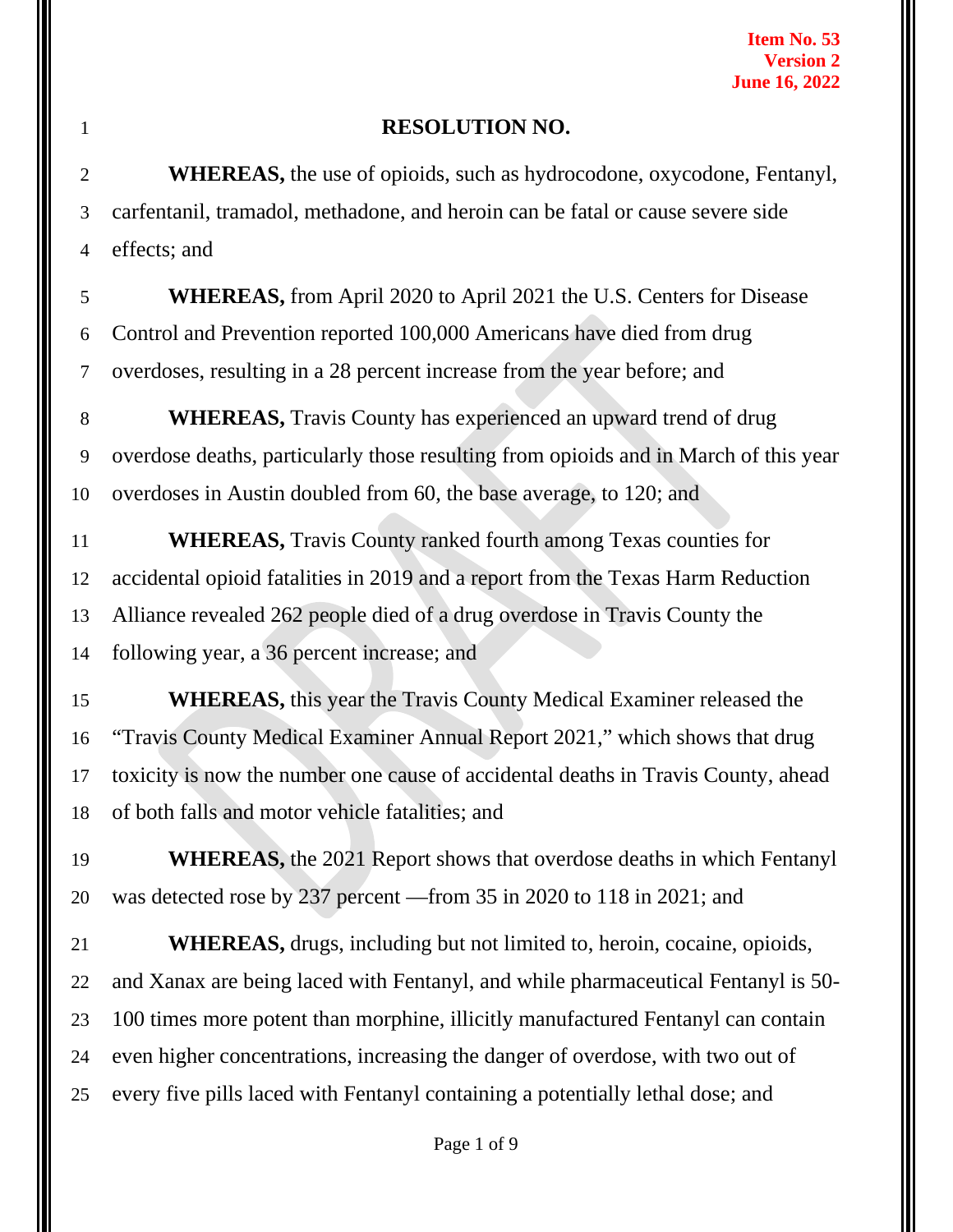**WHEREAS,** since 2019, the increase of counterfeit pills containing Fentanyl seized by the DEA has increased by 430 percent; and

 **WHEREAS,** in 2018, Texas paid \$20 billion for non-fatal overdose care in emergency rooms and intensive care units; and

 **WHEREAS,** previous studies indicate that it is possible to effectively reduce the impact of opioid use disorder through various approaches, including improved syndromic and disease surveillance, community-based outreach and linguistically accessible public education, expanded access to medically assisted treatment, prescription drug take-back and disposal, use of Fentanyl testing strips, and the increased availability and training on the use of Naloxone; and

 **WHEREAS,** harm reduction is a proactive and evidence-based approach to reduce overdoses and overdose deaths, and the harms associated with drug use at both the individual and community levels; and

 **WHEREAS,** lack of access to safe stable housing for people experiencing homelessness risks the health and safety of residents and makes it harder to access life-saving services; and

 **WHEREAS,** Naloxone, a medication that reverses the effects of a drug overdose, is not widely accessible for use by community members and social service agencies; and

 **WHEREAS,** drug recovery programs often have long waitlists in our community; and

 **WHEREAS,** in 2018, City Council adopted Resolution No. 20180534-038 that recognized the growing opioid epidemic as an emerging public health and safety crisis; and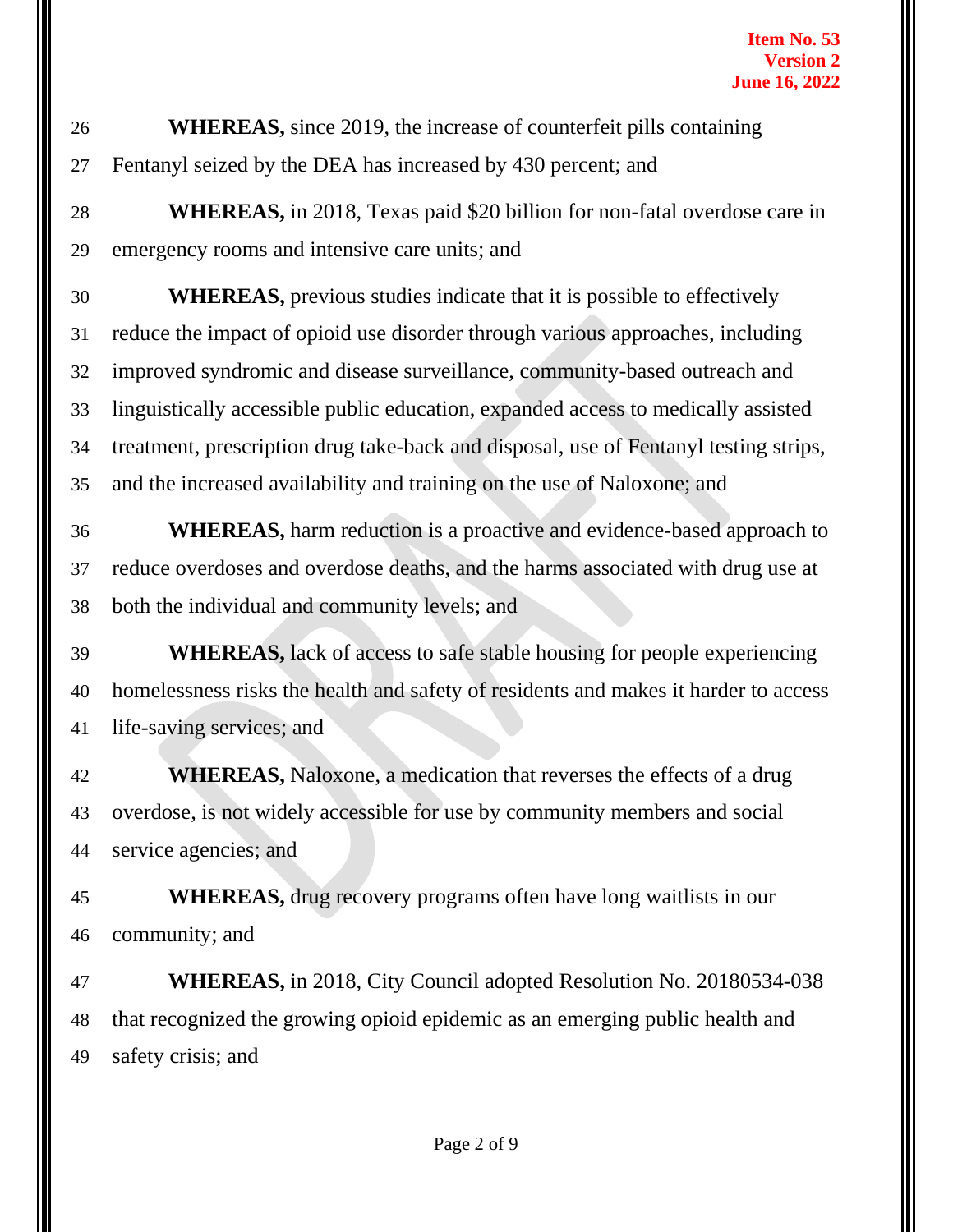**WHEREAS,** in 2018, the Community Health Paramedic Team within Austin-Travis County Emergency Medical Services (ATCEMS), created an Opioid Use Disorder Support program which responds directly to 911 calls for apparent opioid overdoes, and/or follows up with overdose patients and their support networks to offer support services and treatment; and

 **WHEREAS,** the ATCEMS Community Health Paramedic (CHP) team identified a gap in the availability of Medication-Assisted Treatment (MAT) for patients with opioid use disorder (OUD); and

 **WHEREAS,** patients often experienced a seven-to-ten day delay between choosing to seek treatment and being able to begin treatment in a MAT program; and

 **WHEREAS,** with the delay, comes the guarantee of withdrawal symptoms, which can be a deterrent for those trying to get help and an increased risk of overdose and death; and

 **WHEREAS,** in 2020, ATCEMS and the Office of the Chief Medical Officer expanded the Opioid Emergency Response program to create a Buprenorphine Bridge Program for short-term treatment that brings immediate relief to patients who are seeking treatment for their OUD; and

 **WHEREAS,** 92 percent of the patients treated through this program have been successfully placed in treatment programs, and 86 percent were still active and successful in their recovery seven days later; and

 **WHEREAS,** in 2020, APD affirmed that it intends to utilize a portion of its funding to supply Naloxone to all sworn officers and to provide training on its use to treat opioid overdoses; and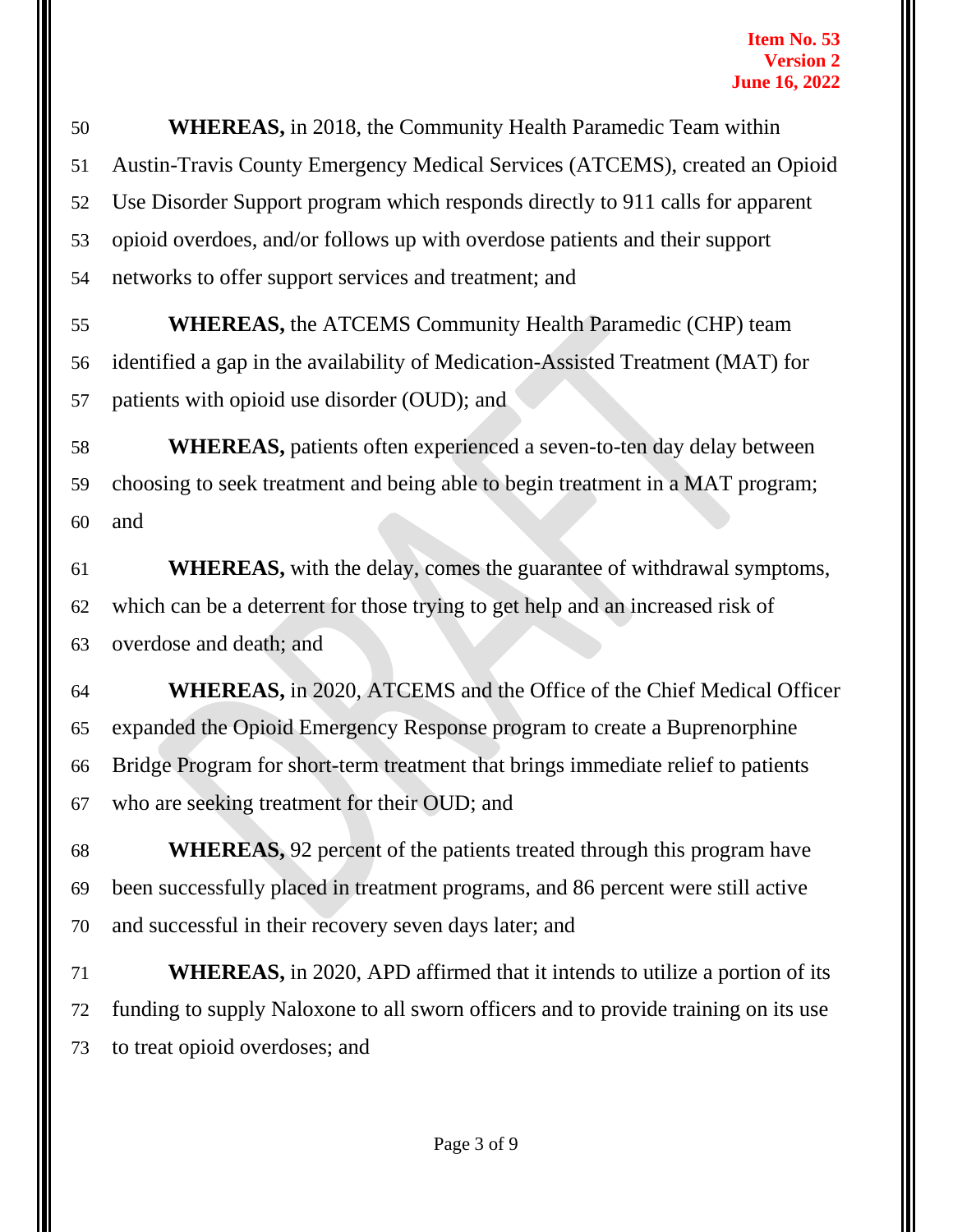**WHEREAS,** additionally, APD continues to work with other partners including EMCOT, Austin Public Health, and the Office of Police Oversight toward fulfilling the requirements of Resolution No. 20200611-096 which directs the City Manager to include funding for the expansion of programs to reduce or eliminate arrests for low-level, nonviolent offenses by substituting alternatives to arrest and incarceration, including harm reduction strategies, when the underlying issues can be better addressed with services and health care; and

 **WHEREAS,** in 2021, City Council adopted Resolution No. 20210930-108 directing the City Manager to engage with Travis County on the creation of a joint Austin/Travis County Public Health Commission and to return to Council with a formal recommendation regarding implementation of the commission; and

 **WHEREAS,** in 2021, City Council adopted Resolution No. 20211209-047 supporting the City's participation in both the Johnson & Johnson and Distributor Settlements to allow the City to receive its allocation of settlement funds for use in opioid mitigation measures and to participate in other opioid litigation settlements; and

**WHEREAS,** the City is set to receive the first settlement payment allocations next month totaling approximately \$1.5 million amongst four settlements; and

 **WHEREAS,** the settlement with Johnson and Johnson, Teva, and the Distributors will have recurring payments over a nine, fifteen, and eighteen years timespan, respectively; and

 **WHEREAS,** Travis County declared the opioid epidemic a public health crisis in May 2022 and passed a resolution to dedicate \$350,000 to initiate overdose prevention measures; and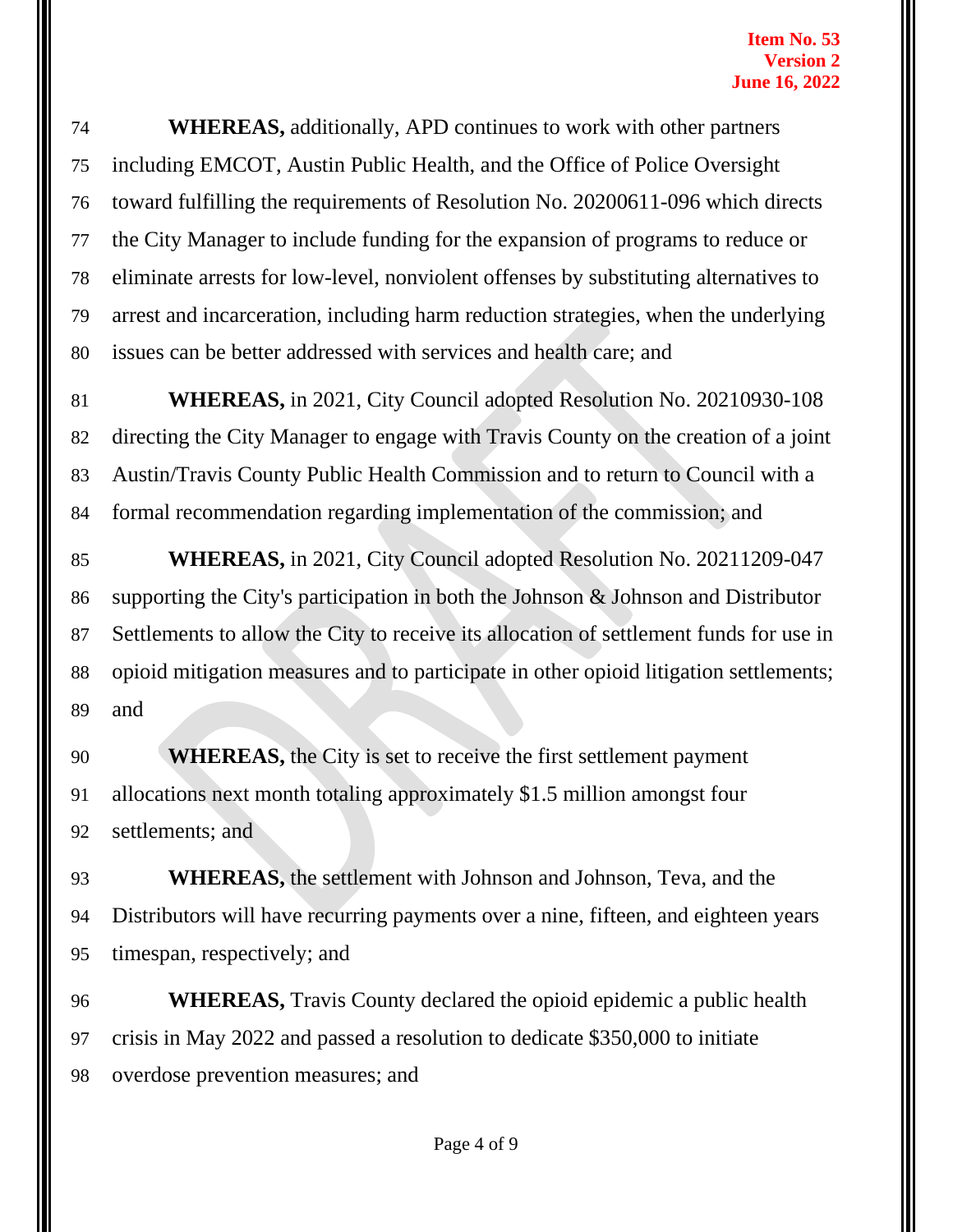**WHEREAS,** the Imagine Austin Comprehensive Plan established a priority of creating a Healthy Austin Program that would increase healthy behaviors and improve coordination between the Austin Public Health Department, other departments within the City and counties, non-profit organizations, and the community; and

 **WHEREAS,** City Council adopted a strategic direction setting a key outcome experienced by the Austin community of enjoying a sustainable environment and a healthy life, both physically and mentally; **NOW,**

### **THEREFORE,**

### **BE IT RESOLVED BY THE CITY COUNCIL OF THE CITY OF AUSTIN:**

 City Council supports the City Manager in current efforts to address the escalating public health crisis caused by drug overdoses and encourages greater interdepartmental coordination and regional coordination with public safety, healthcare, and service providers to equitably implement harm reduction strategies and promote community health and wellness.

### **BE IT FURTHER RESOLVED:**

 City Council declares a Public Health Crisis in Austin related to drug overdoses.

### **BE IT FURTHER RESOLVED:**

 The City Manager is directed to invest in harm reduction strategies utilizing the Opioid settlement payments to address the overdose crisis, including the following immediate harm reduction strategies:

 • Ensure an adequate supply of Naloxone kits are available on all first responder vehicles.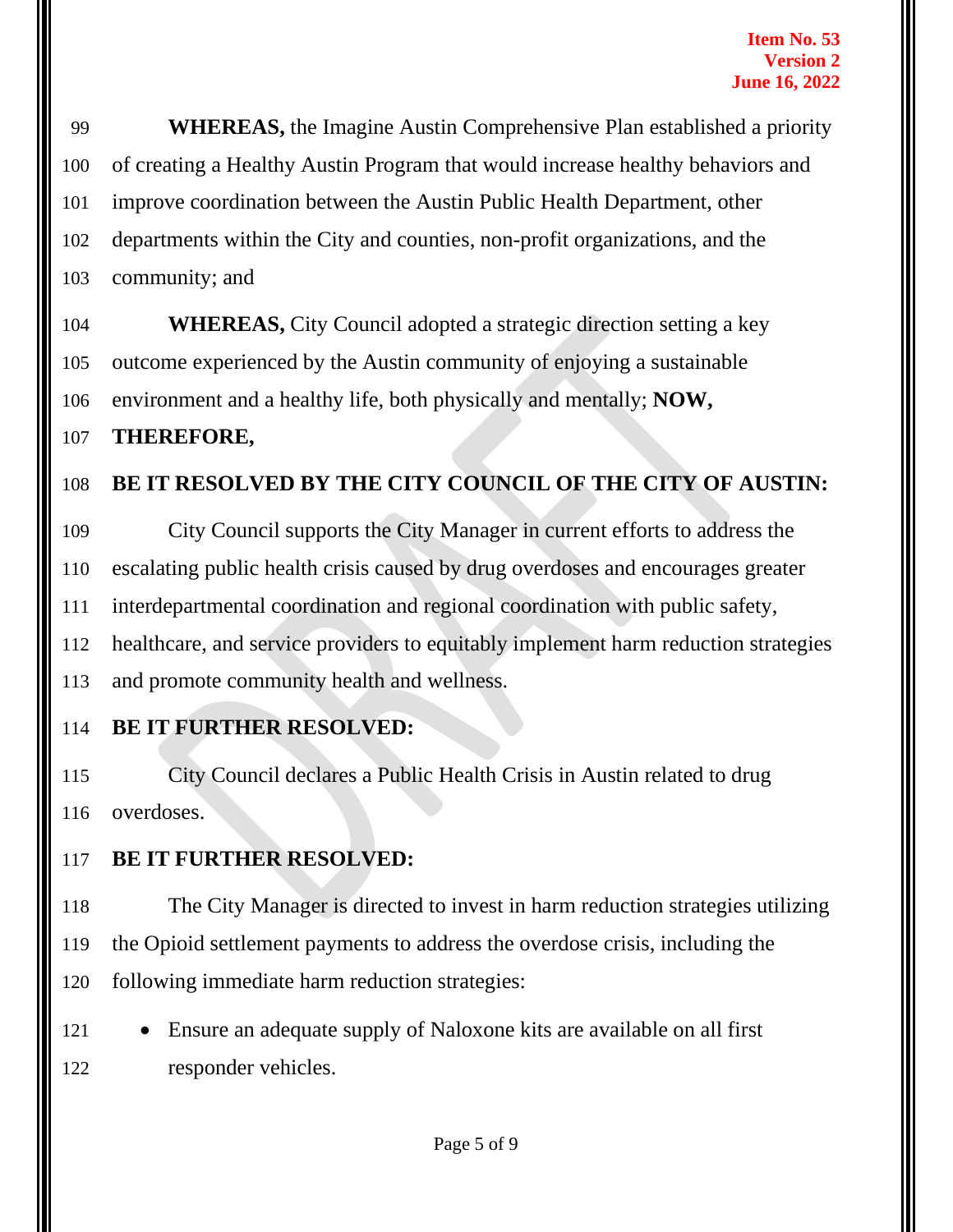- Increased access to Naloxone and training through City channels other than EMS or Austin Police Department, including but not limited to, Austin Public Health, Austin Public Libraries, and Austin Parks and Recreation Department.
- Increase access to Medication-Assisted Treatment (MAT), Naloxone, and 128 support services and operations for community partners focused on harm reduction strategies.
- Expansion of interlocal agreements, including, but not limited to, the Sobering Center, Central Health, and Integral Care.
- Enhance previously established partnerships between ATCEMS CHP and local resources, including Austin Public Health, Downtown Austin Community Court, and others, to facilitate rapid assessment, screening and referral to harm reduction services, medication-assisted therapy, and behavioral health providers.
- 

# **BE IT FURTHER RESOLVED:**

 The City Manager shall provide a directive to the Public Health Commission with the objective to develop a comprehensive local plan of action that develops and prioritizes strategies related to prevention, treatment, and support services for substance use disorders. The Public Health Commission should provide quarterly reports to the Council's Public Health Committee and to the Travis County Commissioners Court and include collaboration with harm reduction organizations to identify strategies and action around the following topics:

 • Increasing staff capacity at community and non-profit organizations, to provide, but not limited to, street intervention counselors, mobile drug treatment services, community health workers and peer support services.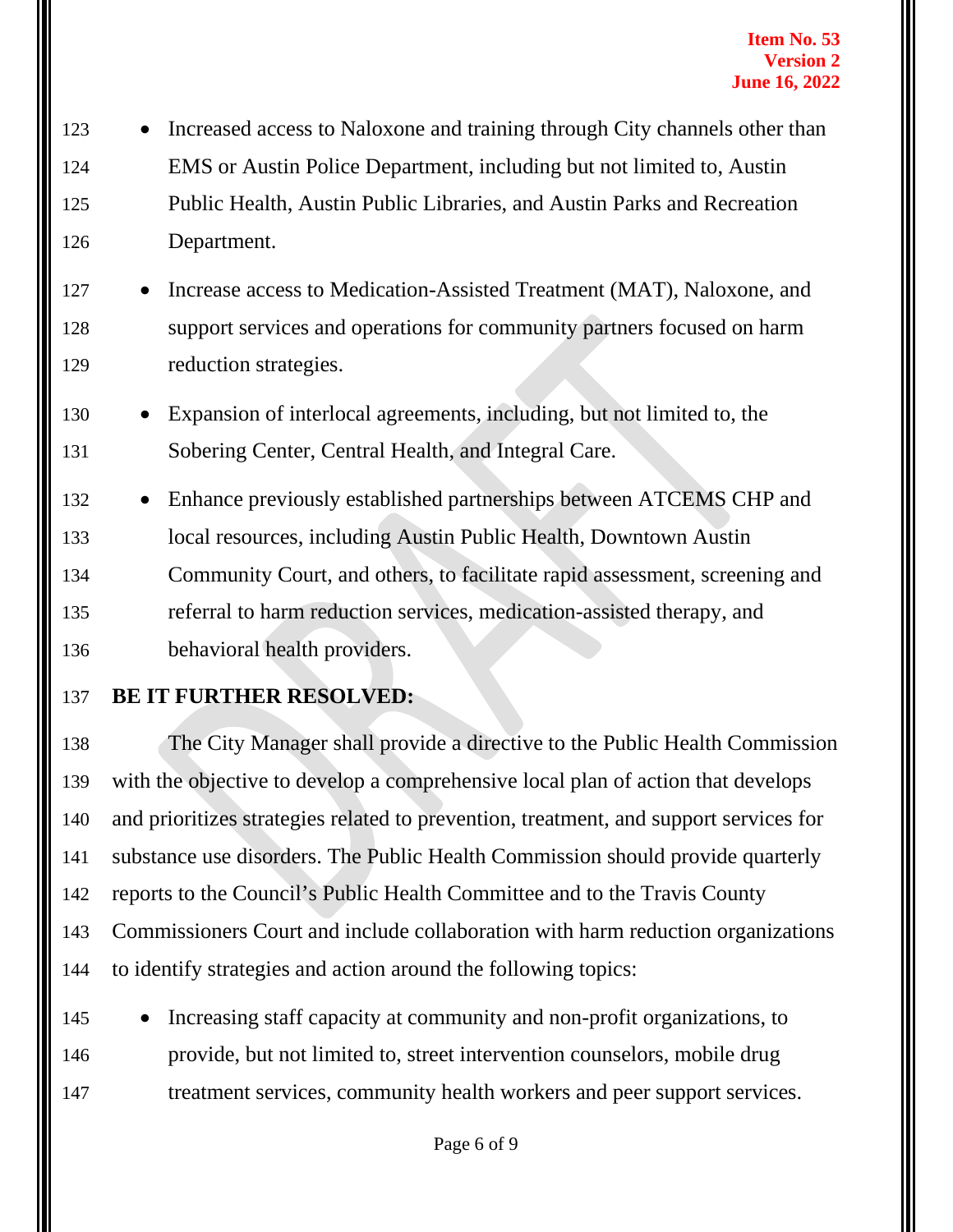- 148 Identify and increase capacity for Housing First housing and harm reduction strategies in housing.
- Creation of Criminal Justice Pre-arrest Diversion Programs that exist outside of the criminal legal system that can address mental health and drug use using a public health response.
- Assess mental and behavioral health access to treatment gaps.
- 154 Assess state and federal grant opportunities for additional funding.
- Evaluate harm reduction strategies and research national best practices.
- **BE IT FURTHER RESOLVED:**

 The City Manager is directed to create a data dashboard to provide continuous sharing of relevant data with other City departments and community partners and to improve data collection, integration, and dissemination of information, and tracking inpatient and outpatient treatment availability to ensure clients are linked to necessary services. This should incorporate system-wide public health data, including, but not limited to, the database currently used to track overdoses by Austin-Travis County EMS, Travis County Medical Examiner's Office, hospital partners, APD, the Travis County Sheriff's Office and other relevant software data and provide additional internal or contracted staffing support to implement within one-year. Data metrics should include, but not limited to, the following:

 • behavioral health treatment rate for patients with a primary diagnosis of opioid use disorder;

- 170 doses of Naloxone distributed:
- doses of Naloxone administered by first responders;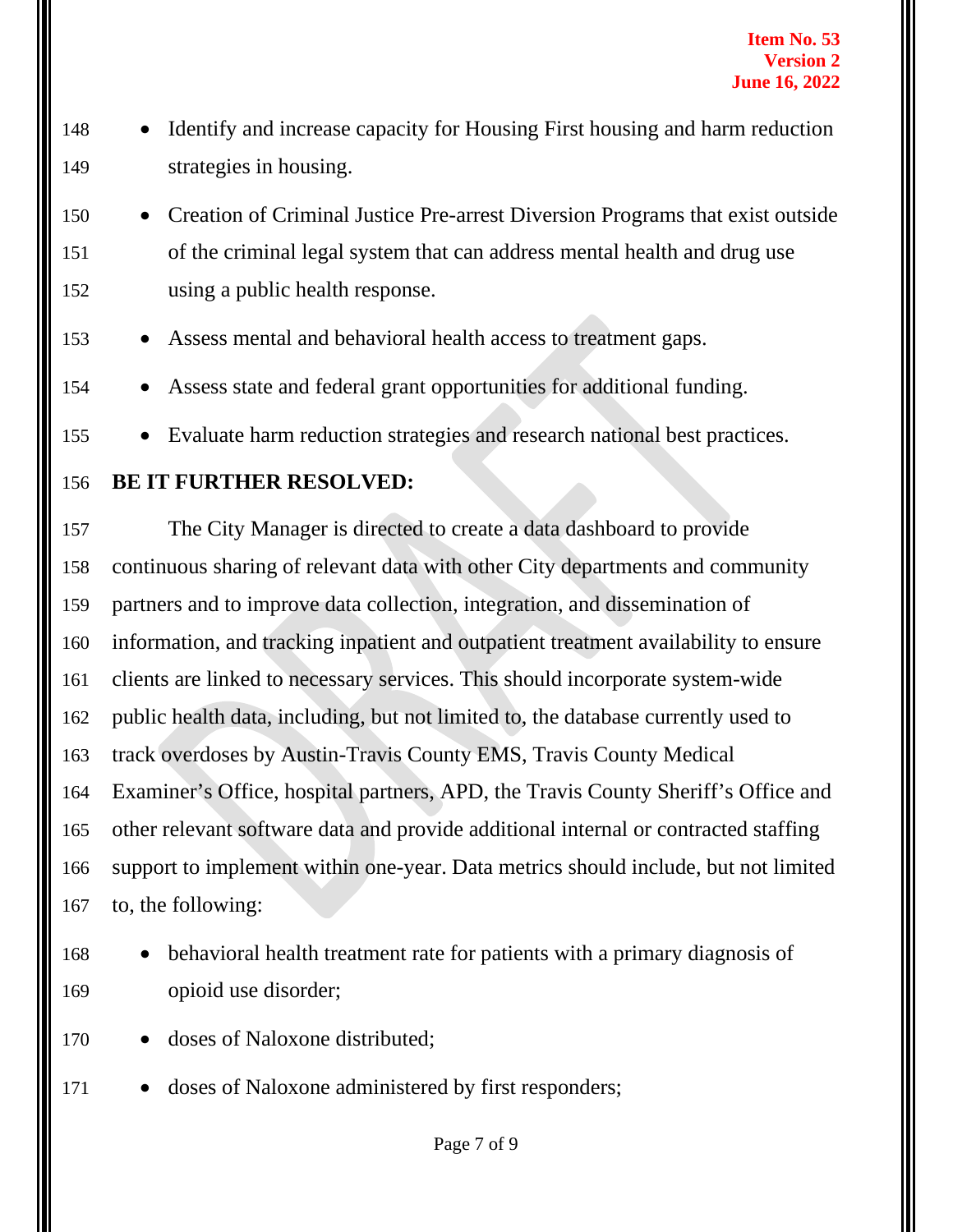- fatal overdoses; and
- nonfatal overdoses.

## **BE IT FURTHER RESOLVED:**

 The City Manager is directed to create a public education campaign within the next year to warn about the dangers of Fentanyl, mental health stigma, and youth education, including:

- The development and implementation of a public awareness campaign including educational materials that focus on the prevention of drug use, risks of substance use, and community resources available in treatment, recovery, harm reduction, and safe disposal of unused prescription drugs and syringes.
- The development and implementation of an educational campaign for health care providers about up-to-date and safe prescribing practices for the treatment of pain and pain management and finding other non-opioid pain management options.
- The development and implementation of an initiative to encourage physicians to refer patients to MAT treatment when an opiate use disorder is suspected or identified.
- Support expansion of street-level interventions, educational outreach, and linking clients to the appropriate prevention, treatment, harm reduction, or recovery programs.
- **BE IT FURTHER RESOLVED:**

 The City Manager is directed to collaborate with the current monthly workshops hosted by Travis County to provide input for the comprehensive local